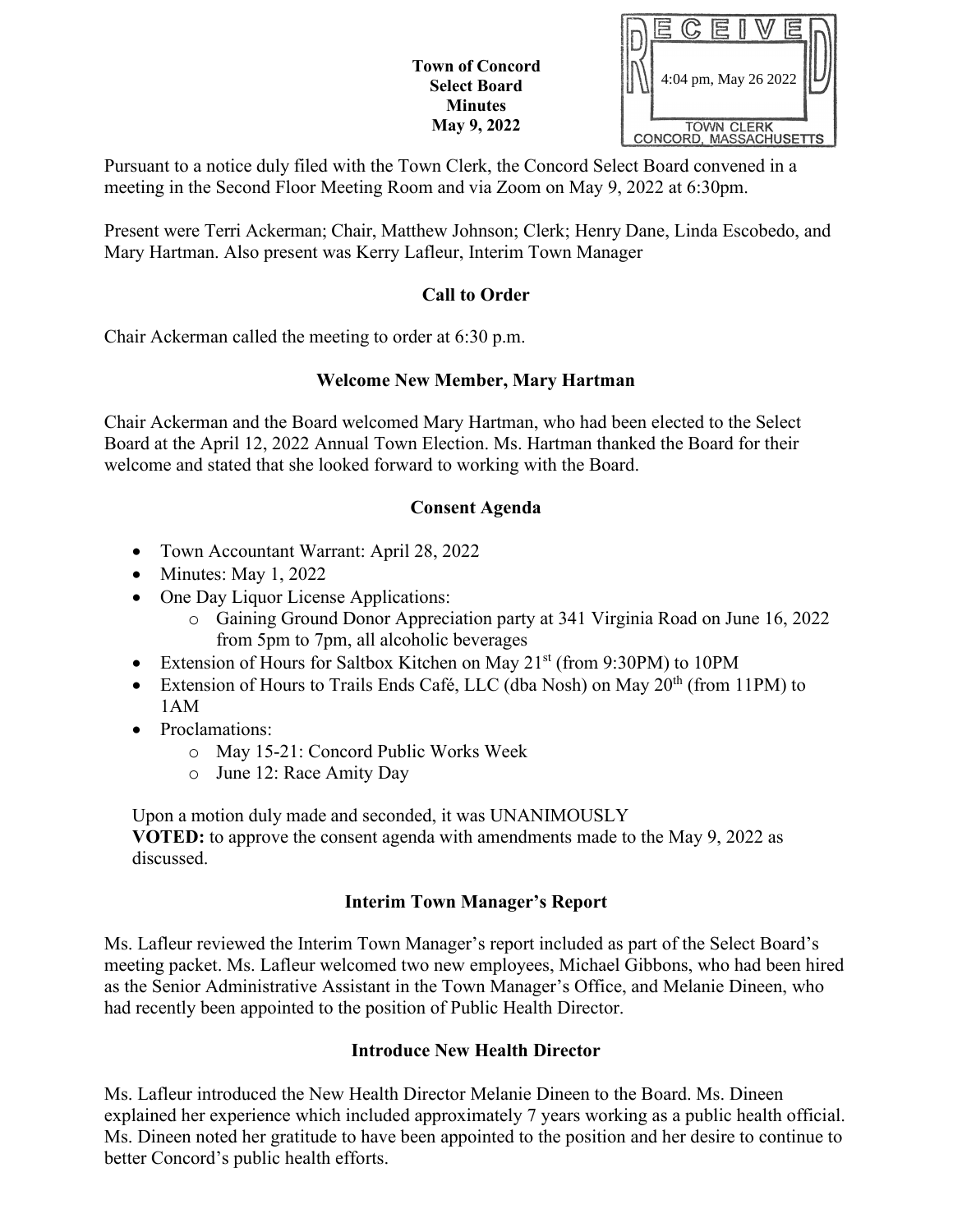### **Chair's Report**

Chair Ackerman thanked the Board for their spirit of cooperation and their dedication as her appointment as Chair was ending. Mr. Johnson thanked Chair Ackerman for her leadership despite the challenges she and the Board faced throughout her tenure as Chair, including those brought on by the ongoing COVID-19 pandemic.

### **Choose Officers**

The Board discussed the need to elect officers to serve for the next year, specifically a Chair and a Clerk.

Upon a motion duly made and seconded, it was UNANIMOUSLY **VOTED**: to elect Matthew Johnson as Chair of the Town of Concord's Select Board.

Chair Johnson nominated Ms. Ackerman to serve as Clerk, citing her recent experience as Chair and her knowledge of Select Board procedures.

Upon a motion duly made and seconded, it was UNANIMOUSLY **VOTED**: to elect Terri Ackerman as Clerk of the Town of Concord's Select Board.

## **Meet with Tax Fairness Committee to Decide Next Steps**

Chair Johnson invited David Karr, Chair of the Tax Fairness Committee, to explain his committee's desire to be dissolved. Mr. Karr explained that the Tax Fairness Committee felt that they had accomplished their initial charge, and goal, of trying to create a more equitable taxation system in Concord. The Committee had presented legislation to Town Meeting in 2020 which aimed to petition the State legislature to ratify the Senior Means Tested Exemption. He explained that the exemption allowed senior residents of Concord to apply for some real estate tax relief based on a series of criteria that the Committee and staff of the Assessing Division had come up with. Mr. Karr noted that the Home Rule Petition, which he previously described, was still pending at the State level, but that he was hopeful that it would be passed.

Reinier Beeuwkes, of 1360 Monument Street, and member of the Tax Relief Committee, reviewed the original charge of the Tax Fairness Committee, and noted some of the work the Committee had undertaken since they were established. Mr. Beeuwkes noted that they had explored the establishment of a local income tax but added that a constitutional amendment would be needed at the State level, which would require the cooperation of several communities and local officials. Mr. Beeuwkes stated his belief that a local income tax could combat some of the tax inequity in Concord and thought the pursuit of such an amendment was worthwhile.

Virginia McIntyre, of 26 Simon Willard Road and member of the Tax Relief Committee, shared Mr. Beeuwkes desire for the Town and State to explore a constitutional amendment to allow municipalities to levy a local income tax, noting that income taxes can be much more indicative of a citizens ability to pay as compared to property taxes. Both Ms. McIntyre and Mr. Beeuwkes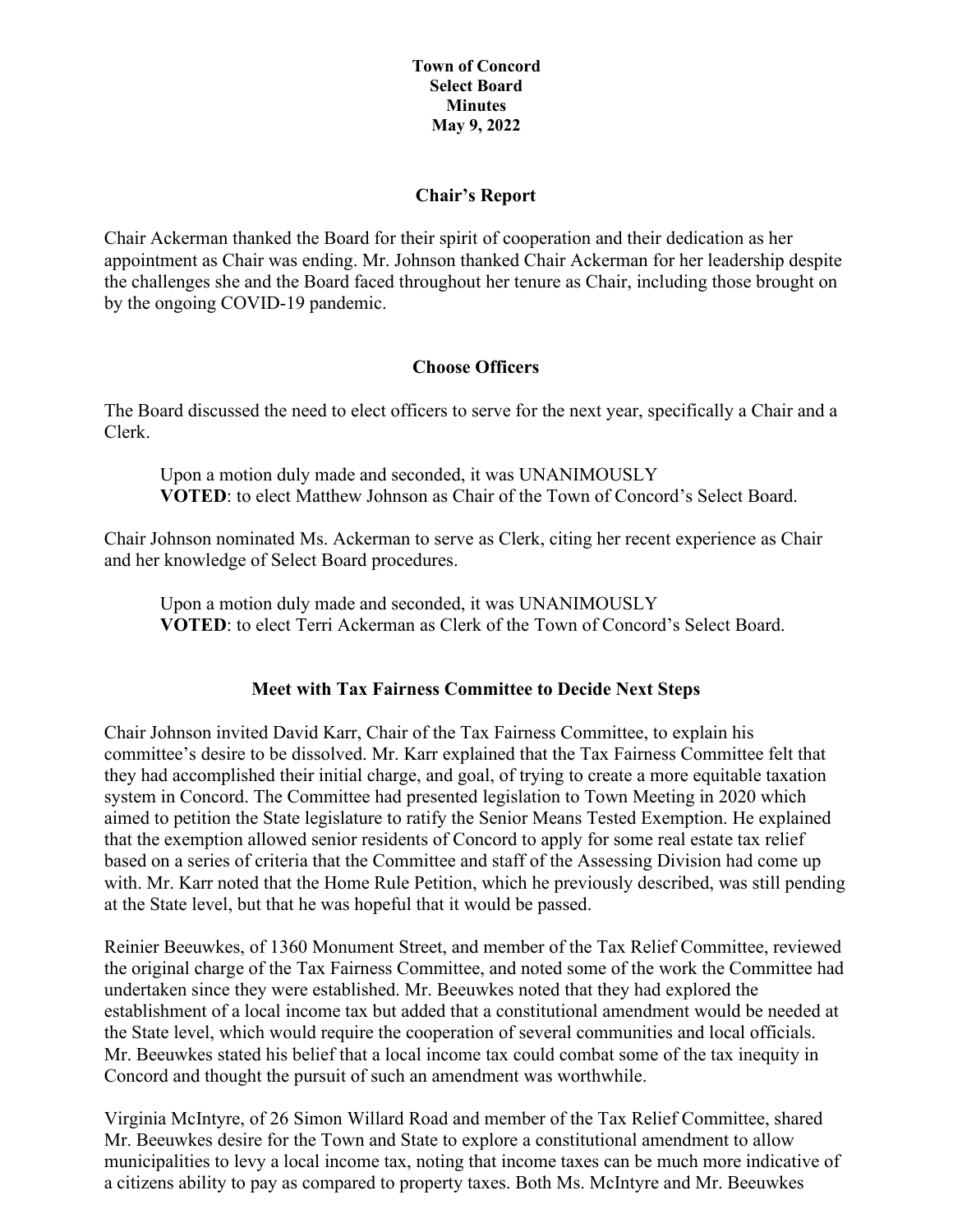encouraged the Select Board to closely consider adopting the Residential Exemption at the Classification Hearing held in conjuncture with the Board of Assessors in the Fall.

Chair Johnson thanked past and present members of the Tax Fairness Committee for their work in establishing the Senior Means Tested Exemption and noted that the Select Board could consider adding a proponent of tax fairness considerations to their annual goals. Ms. Escobedo noted that upon the dissolution of the committee, committee records should be submitted to the Town Clerk's Office to be archived. Ms. Ackerman thanked the Committee for raising the consciousness of Town residents regarding tax fairness and noted that representatives from the Massachusetts Municipal Association may be contacting the members of the Tax Fairness Committee to discuss state-wide efforts on tax fairness, such as the Senior Means Tested Exemption.

Upon a motion duly made and seconded, it was UNANIMOUSLY **VOTED:** to dissolve the Tax Fairness Committee, with great thanks for their service to the Town.

## **Review 2022 General Obligation Bond Issue**

Ms. Lafleur reviewed the memo included in the Select Board's meeting packet regarding the 2022 General Obligation Bond Sale. Ms. Lafleur noted that interest rates had risen sharply, giving the example that the "true interest cost" was 0.68% this time last year, while this year's "true interest cost" was 3.25%. The Board and Ms. Lafleur discussed the potential impacts of the rising interest rates on borrowing, especially as it related to the upcoming Middle School Building project. Ms. Lafleur reminded the Board that they had used an interest rate of 4.0% in their estimates for the project, and that the increasing rate were not likely to have a large impact on the project.

Ms. Lafleur also informed the Board that the bond rating institution Moody's had completed their review of the Town's financial position and would be issuing the Town's bond rating in the coming week. Ms. Lafleur noted that following their meeting with representatives from Moody's, the Town was informed that the Town's draw down of reserve funds was something they had taken note of.

The Board and Ms. Lafleur also discussed the process by which items approved at Town Meeting was then financed, and how financing through bonding affected the Town.

## **Discuss Proposed Liaison Assignments**

Mr. Johnson presented the proposed Select Board liaison assignments to the Board and asked if any members would prefer to take on an additional board or committee or seek reassignment of any of their proposed assignments. After discussion, the Board approved of the proposed assignments with the following amendments:

- Mr. Johnson would become the liaison to the Council on Aging and would not be the liaison to the White Pond Advisory Committee
- Ms. Escobedo would become the liaison to the West Concord Advisory Committee and would not be the liaison to the Council on Aging.
- Ms. Hartman would become the liaison to the White Pond Advisory Committee and would not be the liaison to the West Concord Advisory Committee. Additionally, Ms. Hartman would not be the representative to the MAPC or the MBTA, as the Select Board had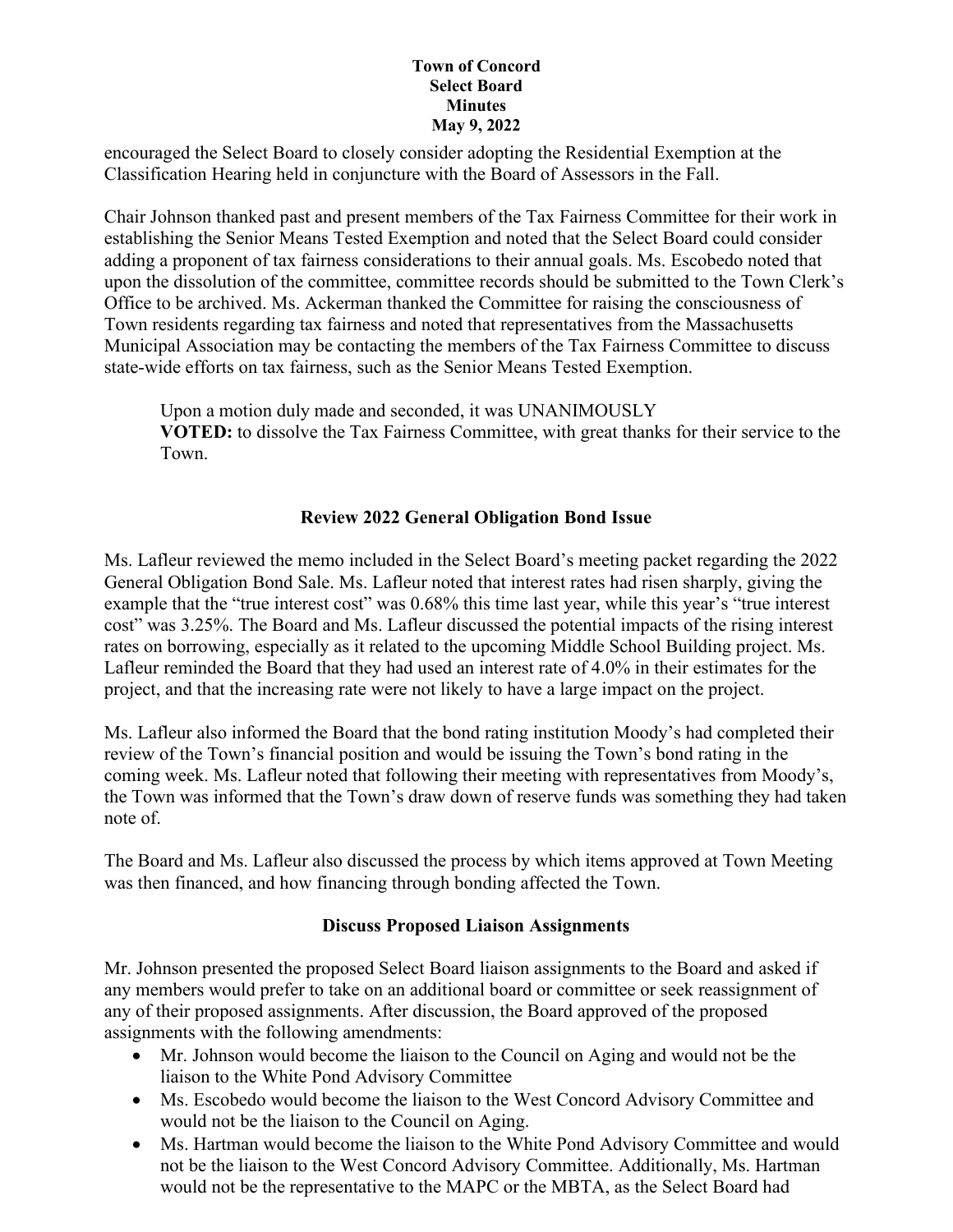recently appointed Keith Bergman and Ira Goldman to those committees, respectively. Additionally, the Board discussed their roles as liaisons, and how best to present their reports to their fellow members at Select Board meetings. Finally, Chair Johnson asked Ms. Lafleur and the Town Managers Office to inform all Boards and Committees of their new assigned Select Board liaisons.

### **Discuss Draft 2022-2023 Select Board Goals**

The Board reviewed the 2022-2023 Select Board Goals Draft which was included as part of the Select Board's meeting packet. As part of their considerations the Board reviewed the previous year's goals and discussed which items should be included in the goals for the coming year. The Board discussed various items which they believed should be included or amended as part of their goals for 2022-2023, and Chair Johnson asked that each member send him what they considered to be their top ten goals for the year. Ms. Lafleur noted that the Select Board goals were likely to be more achievable if their top ten items tended to be in alignment and were generally agreed upon.

The Board decided that each member would forward their top ten goals to be included to Chair Johnson, who would compile them for consideration at their next meeting, where it was his hope that the Board would vote to approve their 2022-2023 goals.

## **Discuss Town Manager Transition Progress to Date and Next Steps**

Chair Johnson stated that Ms. Lafleur had been serving as Interim Town Manager for several months and that the contract that the Board and Ms. Lafleur had agreed upon was set to expire on June 30, 2022. He noted that, unlike the process for a full-time appointed Town Manager, there was no formal review process for an Interim Town Manager and asked the Board to consider next steps in the search for, and hiring of, Concord's permanent Town Manager.

Mr. Dane stated that he had worked with Ms. Lafleur extensively and that she had always dealt with any concerns responsively, maturely, and effectively. Mr. Dane shared his opinion that Ms. Lafleur was exactly the type of Town Manager Concord needed.

Ms. Hartman added that she had worked with Ms. Lafleur and appreciated Ms. Lafleur's understanding of Concord's citizenry.

Ms. Ackerman stated that Ms. Lafleur had been incredibly accessible, transparent, and honest and had dealt with difficult issues creatively. She added that she has received positive feedback from staff and from the public.

Ms. Escobedo noted Ms. Lafleur's ability to creatively handle staff transitions and turnover. Ms. Escobedo added that while she was very comfortable with Ms. Lafleur and her performance as Interim Town Manager, she had not yet heard from staff on their opinion of Ms. Lafleur as Town Manager.

Chair Johnson stated that Ms. Lafleur had helped the Town while they were in crisis and added that the last three years had helped the Town to realize the qualities they were seeking in a Town Manager.

Chair Johnson asked the Board if they would like to move forward with contract negotiations with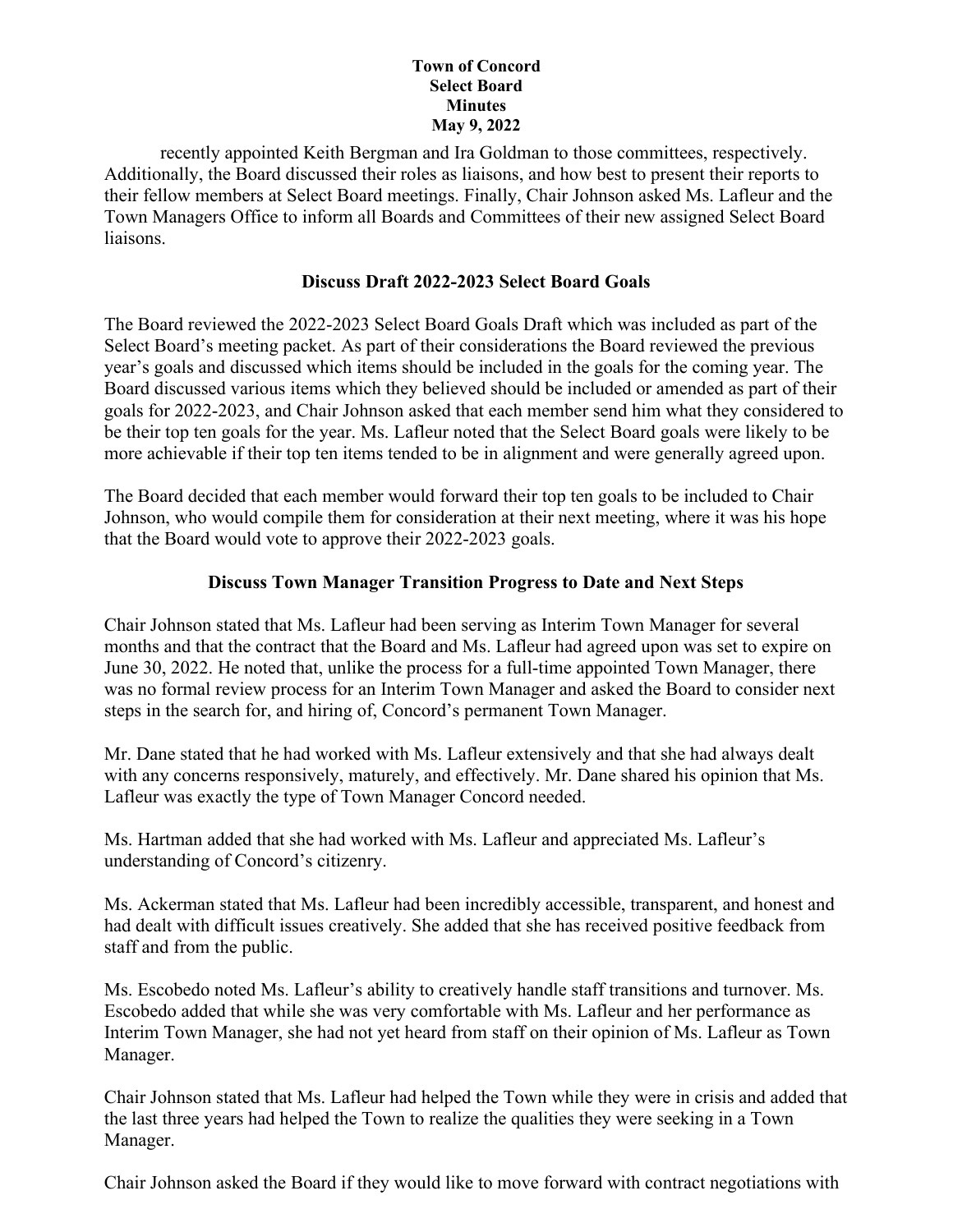Ms. Lafleur, should she be interested, to fill the permanent position of Town Manager. The Board confirmed that they would be interested in entering negotiations with Ms. Lafleur.

Ms. Lafleur stated her interest in filling the position of Concords Town Manager, and that she looked forward to continuing to serve the Town.

Upon a motion duly made and seconded, it was UNANIMOUSLY **VOTED:** to enter contact negotiations with Ms. Lafleur to fill the position of Town Manager and to designate Chair Johnson to negotiate on behalf of the Select Board.

## **Committee Nominations**

Sue Felshin, of 19 Sunnyside Lane to the Planning Board.

## **Committee Appointments**

Upon a motion duly made and seconded, it was UNANIMOUSLY **VOTED**: to reappoint Vincent Carlson of 34 Everett Street to the PEG Access Advisory Committee with a term ending April 30, 2025.

## **Select Board Member Liaison Reports**

Ms. Ackerman reported that she had attended the Finance Committee and that they had appointed a new Chair, Peggy Briggs. Ms. Ackerman also attended the Bruce Freeman Rail Trail Committee meeting and noted that the Committee would be coming before the Select Board soon to report their recommendations on Junction Park; she added that the Select Board will likely be invited to perform a site walk. Ms. Ackerman also reported that the Personnel Study Task Force had one member resign, and that they were hoping to finish their work by June of this year.

Mr. Dane reported on his attendance at the Civil War Monument Task Force meeting, noting that they had undertaken extensive research and had compiled a list of names that may be added to the monument. He added that the Task Force estimated the cost to recast the bronze plaque was \$25,000. Mr. Dane also reported that the  $250<sup>th</sup>$  Executive Committee would be holding their first meeting on Thursday May 12, 2022.

Ms. Escobedo reported that she had attended the Economic Vitality Committee meeting where it was noted that the communication between the Committee and the Town had improved greatly.

Mr. Johnson reported that he had attended the meetings for the Trails Committee, Municipal Light Board, and Tax Fairness Committee.

## **Public Comment**

Diane Proctor, of 57 Sudbury Road and Chair of the Community Preservation Committee, asked if there would be a chance for public comment regarding ARPA funding in the future. The Board assured Ms. Proctor that there would be.